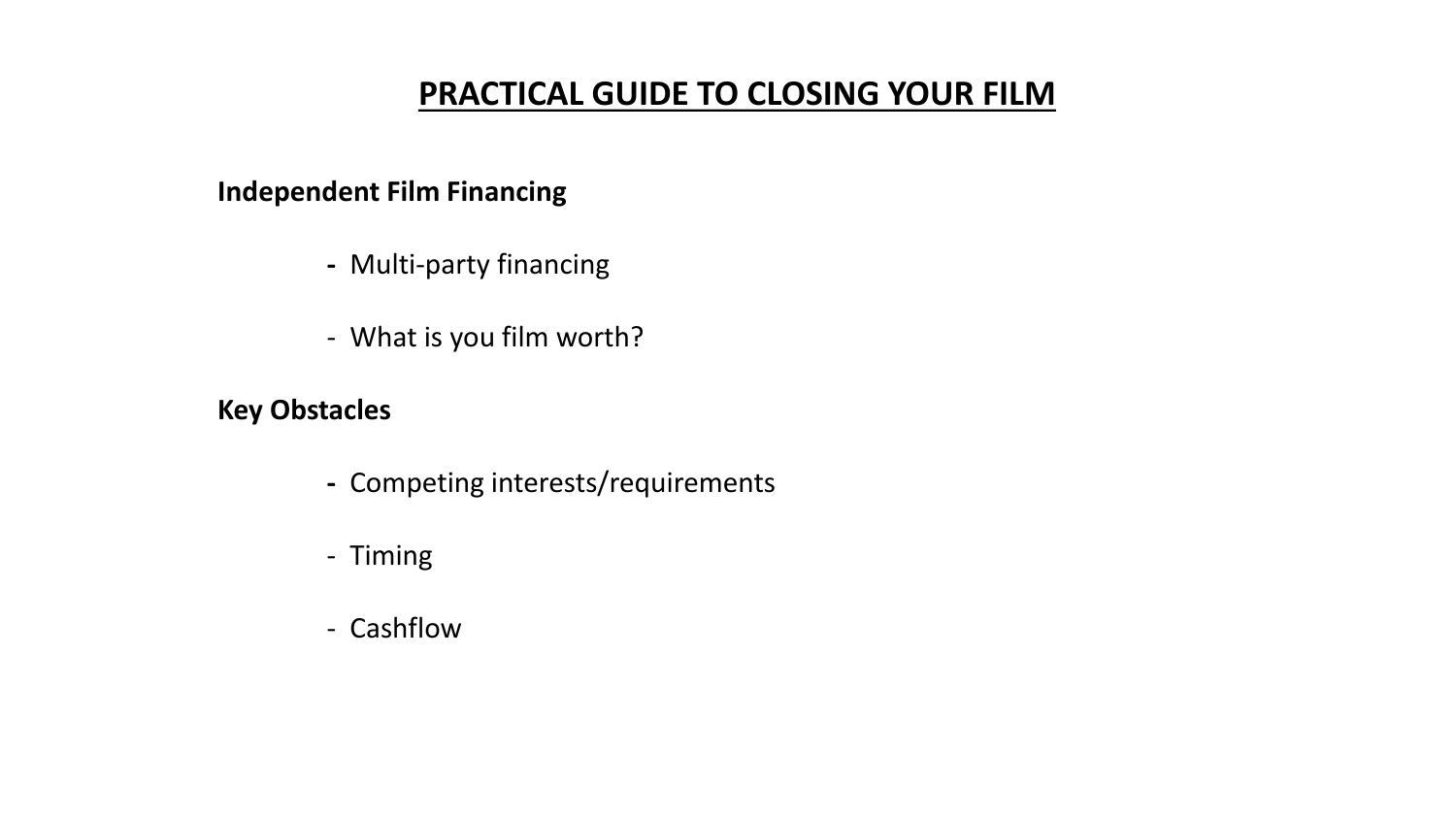# **KEY FINANCIER ISSUES**

- 
- 
- 
- 
- 
- 
- 
- **Approvals/Controls Creative (inc. key elements and final cut)** 
	- Sales (sales below minimum; key territories, etc.)
- **Rights Ownership Broadcasters, distributors, sales agent, co-producers** - Nature and extent; exploitation holdbacks (esp. broadcasters)
- **Credits Credits 1988 1988 1988 1988 1988 1988 10. Interpretation credits; epidencial credits, etc.**
- **Cashflow Pre-closing; during production; on delivery; holdbacks**
- **Recoupment** If, when and how; cross-collateralisation
- Fees, Premium and Interest Budgeted/paid from receipts; legals & other ancillary costs
- **Net Profits 50/50 split**; producer bears third party talent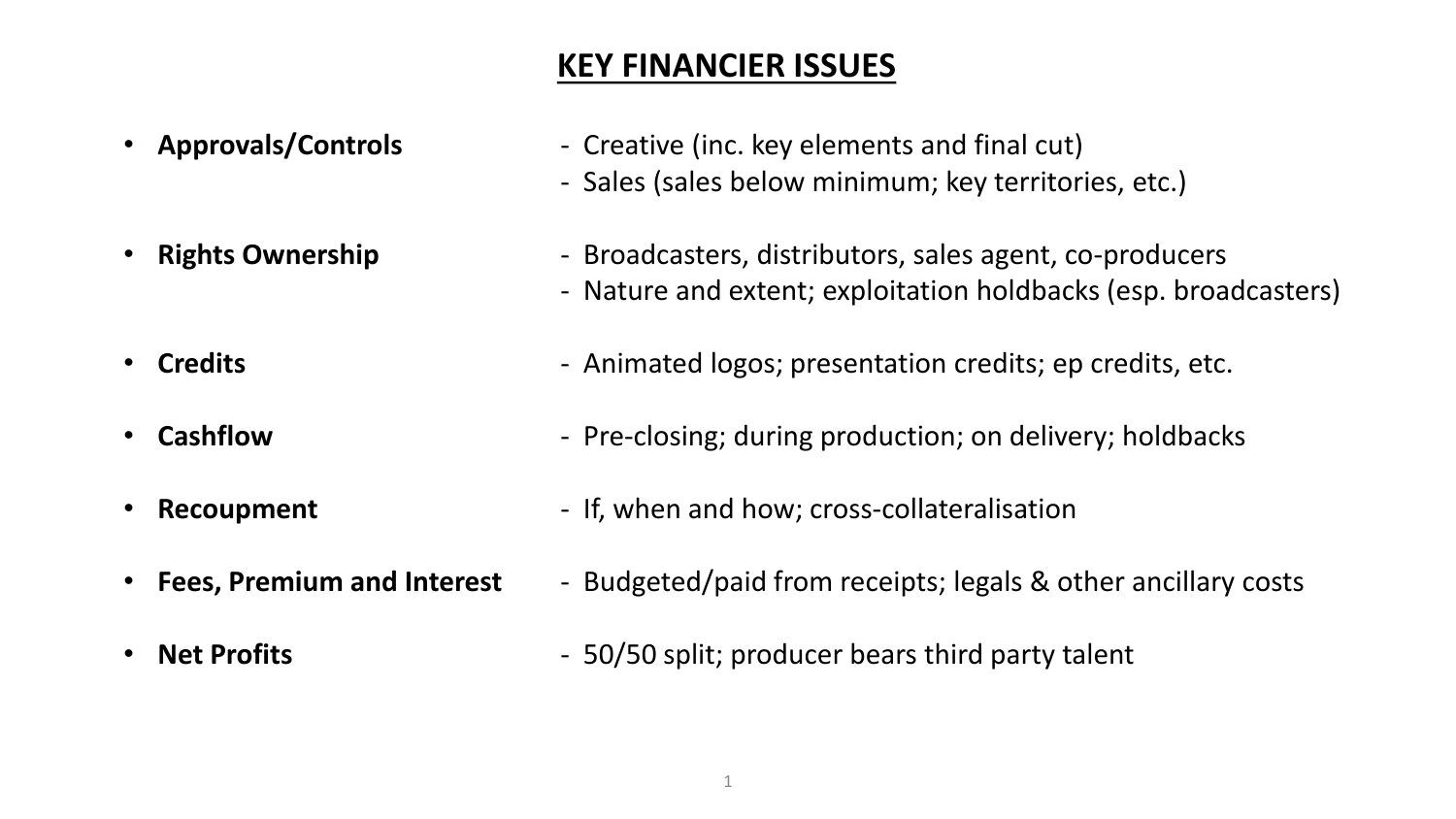| <b>CONDITIONS OF</b><br><b>FINANCE</b>  | <b>Approvals or Controls?</b>                       | Cashflow?                                              | <b>Rights Ownership?</b>                                                | Recoupment?                                         | <b>Cross-Collateralisation</b>                     | Fees/Premium/In<br>terest | <b>Profit Share</b>                    |
|-----------------------------------------|-----------------------------------------------------|--------------------------------------------------------|-------------------------------------------------------------------------|-----------------------------------------------------|----------------------------------------------------|---------------------------|----------------------------------------|
|                                         |                                                     |                                                        |                                                                         |                                                     |                                                    |                           |                                        |
| <b>SOURCES OF FINANCE</b>               |                                                     |                                                        |                                                                         |                                                     |                                                    |                           |                                        |
| <b>Broadcasters</b>                     | Yes (inc. over sales, if<br>equity)                 | Should cashflow                                        | Yes-Fixed term Licence                                                  | No-if licence fee<br>Yes - if equity (see<br>below) | N/A if Licence<br>N.B. If more media<br>then issue | <b>Generally No</b>       | No - if Licence fee<br>Yes - if equity |
| <b>Distributors and Sales</b><br>Agents | Limited (unless<br>cashflowing MG/Sales<br>advance) | Normally payment on<br>delivery (can even be<br>later) | Yes. Try to restrict media<br>(eg Soundtrack<br>merchandising) and term | Yes                                                 | Yes                                                | Yes                       | Yes                                    |
| National/Local<br>Support               | Yes/No                                              | Should cashflow                                        | Normally No                                                             | Either not recoupable<br>or "soft" recoupment       | N/A                                                | No or limited             | Yes/No                                 |
| Tax based Financing                     | Normally limited                                    | Yes                                                    | No                                                                      | Yes                                                 | N/A                                                | Yes                       | Yes/No                                 |
| <b>Equity Investment</b>                | Yes                                                 | Should cashflow                                        | Yes/No                                                                  | Yes                                                 | N/A                                                | Yes                       | Yes                                    |
| <b>Banks</b>                            | Yes                                                 | Cashflow                                               | No                                                                      | Yes                                                 | N/A                                                | Yes                       | No                                     |
| <b>Facilities Deals</b>                 | <b>No</b><br>Yes - if equity (see<br>above)         | Equivalent to cashflow                                 | Yes/No                                                                  | Yes/No                                              | Yes/No                                             | Yes                       | Yes                                    |
| <b>Ancillary Rights</b>                 | No or limited (but over<br>ancillaries)             | May get advance post-<br>delivery                      | Licences in certain media<br>only                                       | Yes (if advance paid)                               | Yes (if several media<br>granted)                  | Yes                       | <b>No</b>                              |
| Product Placement/<br>Sponsorship       | $No$ – other than<br>relating to product            | Should cashflow                                        | <b>No</b>                                                               | <b>No</b>                                           | N/A                                                | Should be none            | <b>No</b>                              |
| Co-Producers                            | Yes                                                 | Cashflow                                               | Yes (but try to limit to<br>territory)                                  | Yes                                                 | No                                                 | Yes                       | Yes                                    |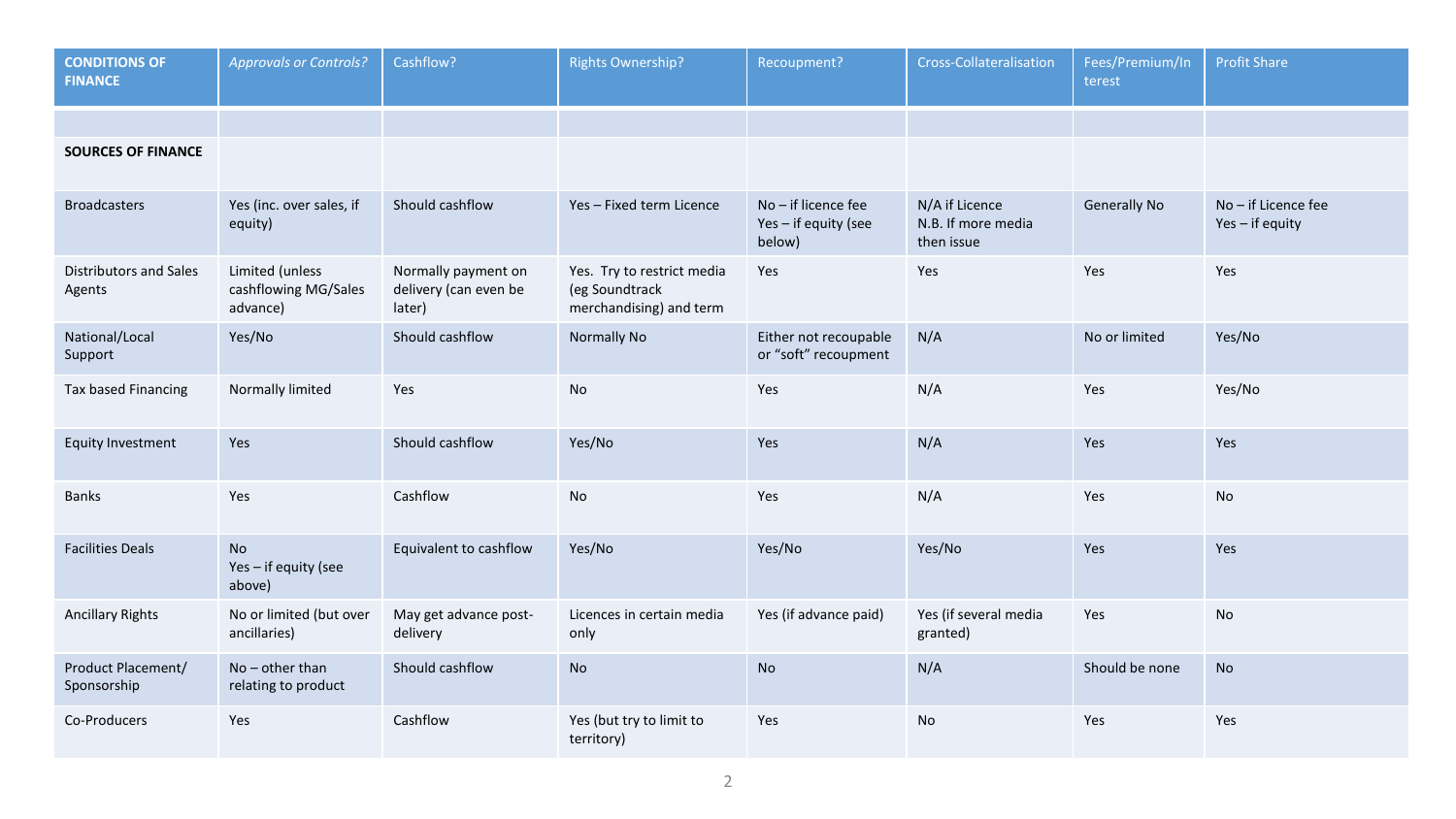#### **CLOSING CHECKLIST PRODUCTION**

| <b>CLOSING CHECKLIST</b><br><b>PRODUCTION</b><br>The following documents and information will need to be submitted and approved prior to financial closing. |
|-------------------------------------------------------------------------------------------------------------------------------------------------------------|
| PRODUCTION DOCUMENTS                                                                                                                                        |
| SHOOTING SCRIPT & SYNOPSIS                                                                                                                                  |
| BUDGET (PDF & MM, if possible)                                                                                                                              |
| KEY DEPARTMENT BUDGETS                                                                                                                                      |
| <b>FINANCE PLAN</b>                                                                                                                                         |
| CASHFLOW (with VAT & currency allowances)                                                                                                                   |
| PREP CALENDAR                                                                                                                                               |
| ┌──┐<br>SHOOTING SCHEDULE & CAST DAY OUT OF DAYS                                                                                                            |
| POST SCHEDULE                                                                                                                                               |
| CONFIRMATION OF SHOOTING FORMAT AND WORKFLOW                                                                                                                |
| UPDATED CAST AND CREW LISTS                                                                                                                                 |
| WEEKLY COST REPORTS AND BANK STATEMENTS                                                                                                                     |
| DAILY CALL SHEETS & REPORTS (if production has started)                                                                                                     |
| EFB'S LETTER OF INTENT - SIGNED AND RETURNED                                                                                                                |
|                                                                                                                                                             |